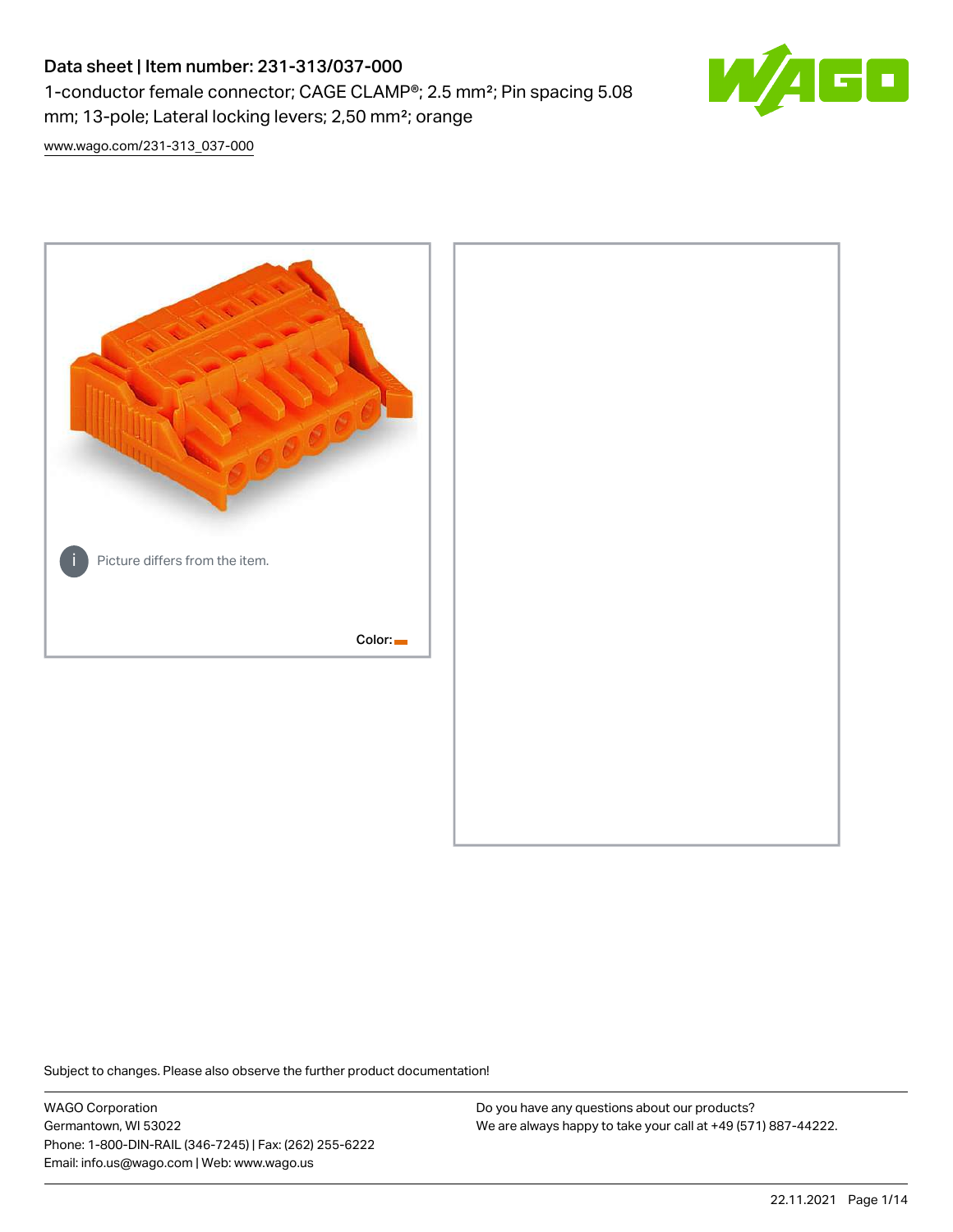

Dimensions in mm

L = pole no. x pin spacing

2- to 3-pole female connectors – one latch only

#### Item description

- **Universal connection for all conductor types**
- Easy cable pre-assembly and on-unit wiring via vertical and horizontal CAGE CLAMP<sup>®</sup> actuation  $\blacksquare$
- $\blacksquare$ Integrated test ports
- $\blacksquare$ With coding fingers

Subject to changes. Please also observe the further product documentation! Data

WAGO Corporation Germantown, WI 53022 Phone: 1-800-DIN-RAIL (346-7245) | Fax: (262) 255-6222 Email: info.us@wago.com | Web: www.wago.us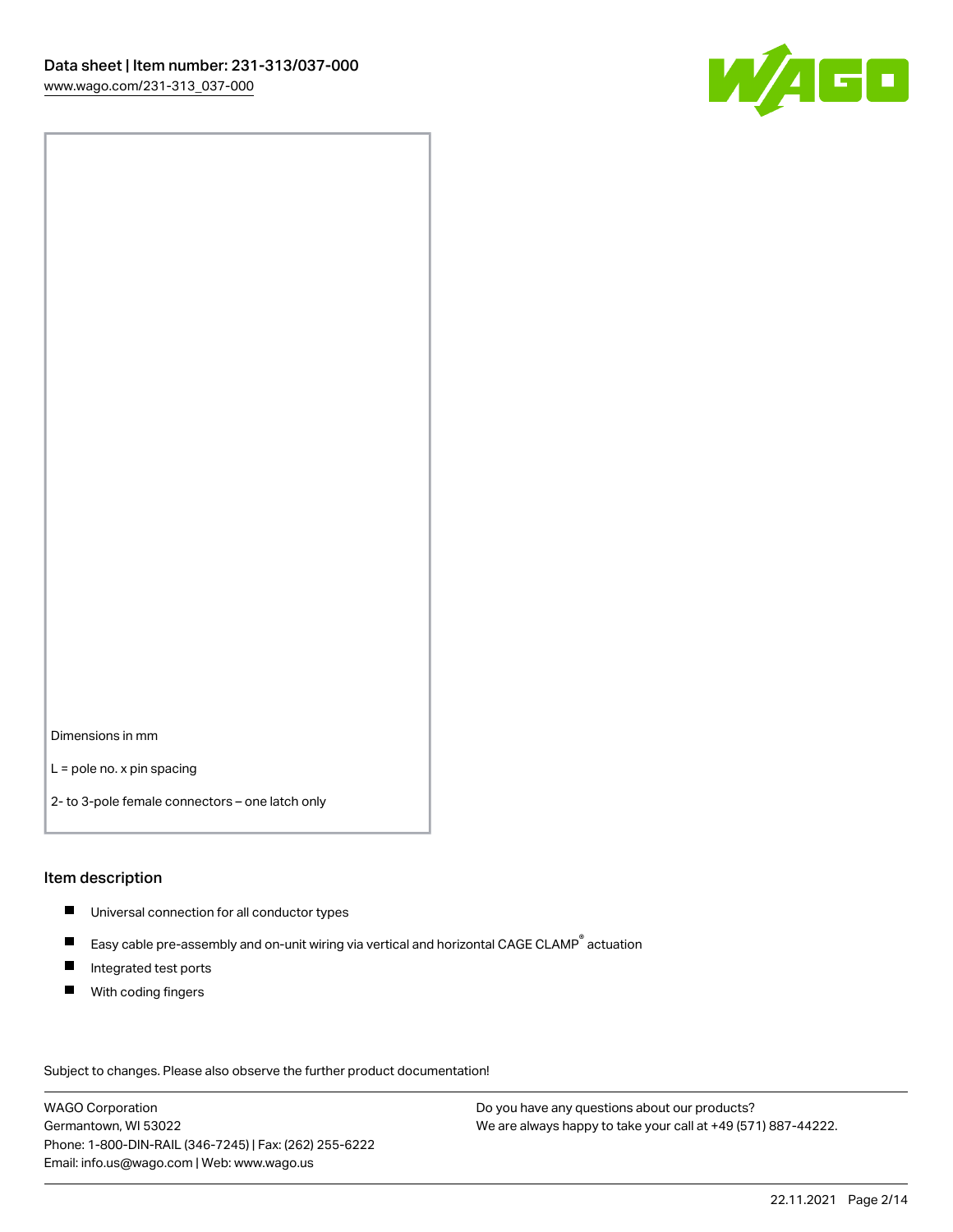

# Data Notes

| Safety information 1 | The MCS-MULTI CONNECTION SYSTEM includes connectors<br>without breaking capacity in accordance with DIN EN 61984. When<br>used as intended, these connectors must not be connected<br>/disconnected when live or under load. The circuit design should<br>ensure header pins, which can be touched, are not live when<br>unmated. |
|----------------------|-----------------------------------------------------------------------------------------------------------------------------------------------------------------------------------------------------------------------------------------------------------------------------------------------------------------------------------|
| Variants:            | Gold-plated or partially gold-plated contact surfaces<br>Other versions (or variants) can be requested from WAGO Sales or<br>configured at https://configurator.wago.com/                                                                                                                                                         |

### Electrical data

# IEC Approvals

| Ratings per                 | IEC/EN 60664-1                                                        |
|-----------------------------|-----------------------------------------------------------------------|
| Rated voltage (III / 3)     | 320 V                                                                 |
| Rated surge voltage (III/3) | 4 <sub>k</sub> V                                                      |
| Rated voltage (III/2)       | 320 V                                                                 |
| Rated surge voltage (III/2) | 4 <sub>k</sub> V                                                      |
| Nominal voltage (II/2)      | 630 V                                                                 |
| Rated surge voltage (II/2)  | 4 <sub>k</sub> V                                                      |
| Rated current               | 16 A                                                                  |
| Legend (ratings)            | $(III / 2)$ $\triangle$ Overvoltage category III / Pollution degree 2 |

### UL Approvals

| Approvals per                  | UL 1059 |
|--------------------------------|---------|
| Rated voltage UL (Use Group B) | 300 V   |
| Rated current UL (Use Group B) | 15 A    |
| Rated voltage UL (Use Group D) | 300 V   |
| Rated current UL (Use Group D) | 10 A    |

# Ratings per UL

| Rated voltage UL 1977 | 600 V         |
|-----------------------|---------------|
| Rated current UL 1977 | $\sim$ $\sim$ |

### CSA Approvals

Approvals per CSA

Subject to changes. Please also observe the further product documentation!

| <b>WAGO Corporation</b>                                | Do you have any questions about our products?                 |
|--------------------------------------------------------|---------------------------------------------------------------|
| Germantown, WI 53022                                   | We are always happy to take your call at +49 (571) 887-44222. |
| Phone: 1-800-DIN-RAIL (346-7245)   Fax: (262) 255-6222 |                                                               |
| Email: info.us@wago.com   Web: www.wago.us             |                                                               |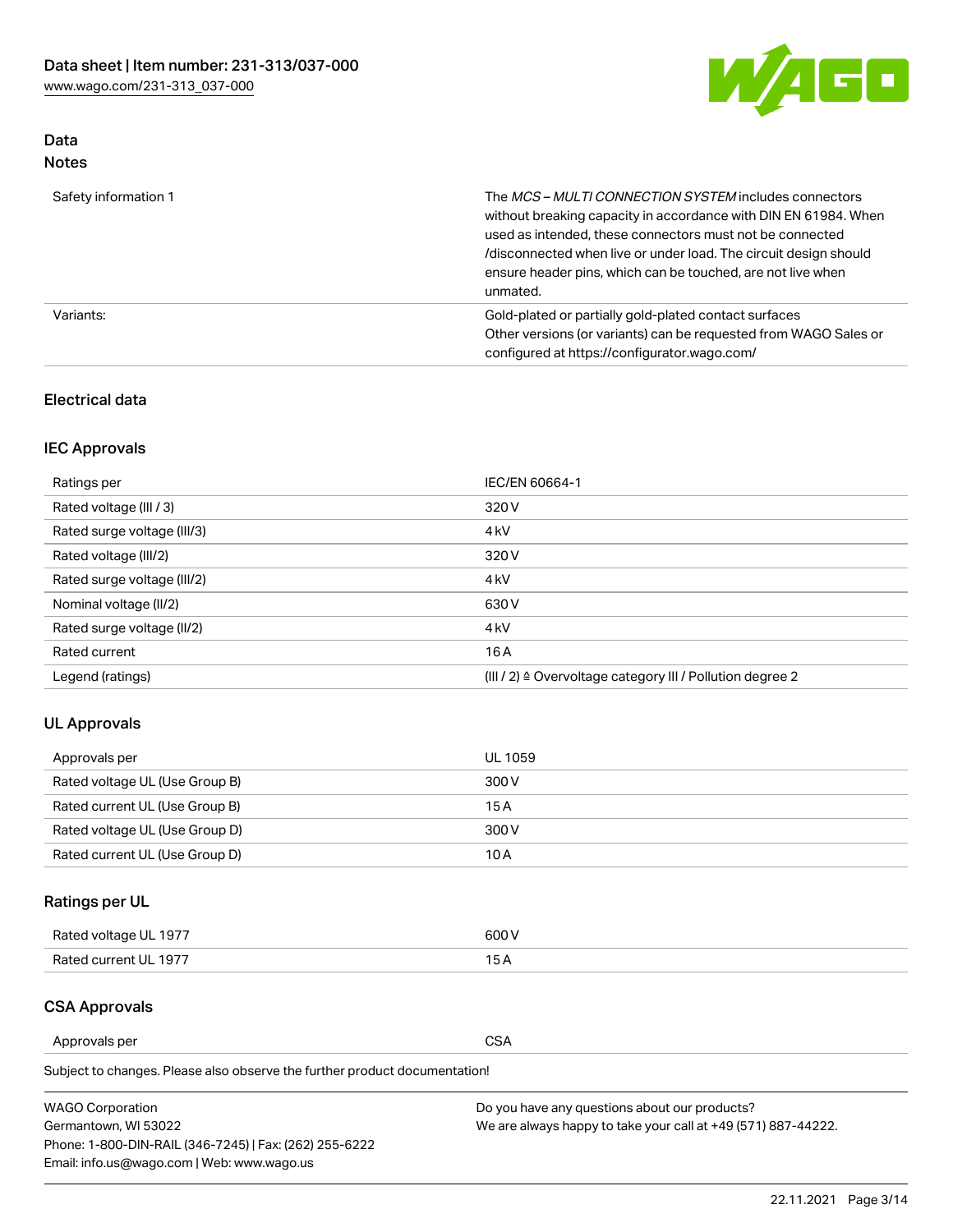[www.wago.com/231-313\\_037-000](http://www.wago.com/231-313_037-000)



| Rated voltage CSA (Use Group B) | 300 V |
|---------------------------------|-------|
| Rated current CSA (Use Group B) | 15 A  |
| Rated voltage CSA (Use Group D) | 300 V |
| Rated current CSA (Use Group D) | 10 A  |

### Connection data

| Total number of connection points |  |
|-----------------------------------|--|
| Total number of potentials        |  |
| Number of connection types        |  |
| Number of levels                  |  |

### Connection 1

| Connection technology                             | CAGE CLAMP®                             |
|---------------------------------------------------|-----------------------------------------|
| Actuation type                                    | Operating tool                          |
| Solid conductor                                   | $0.08$ 2.5 mm <sup>2</sup> / 28  12 AWG |
| Fine-stranded conductor                           | $0.082.5$ mm <sup>2</sup> / 28  12 AWG  |
| Fine-stranded conductor; with insulated ferrule   | $0.251.5$ mm <sup>2</sup>               |
| Fine-stranded conductor; with uninsulated ferrule | $0.252.5$ mm <sup>2</sup>               |
| Strip length                                      | $89$ mm / 0.31  0.35 inch               |
| Number of poles                                   | 13                                      |
| Conductor entry direction to mating direction     | 0°                                      |
|                                                   |                                         |

# Physical data

| Pin spacing | 5.08 mm / 0.2 inch    |
|-------------|-----------------------|
| Width       | 82.64 mm / 3.254 inch |
| Height      | 14.3 mm / 0.563 inch  |
| Depth       | 29.6 mm / 1.165 inch  |

### Plug-in connection

| Contact type (pluggable connector) | Female connector/socket |
|------------------------------------|-------------------------|
| Connector (connection type)        | for conductor           |
| Mismating protection               | No.                     |
| Locking of plug-in connection      | locking lever           |

### Material data

Color contracts and contracts of the contracts of the contracts of the contracts of the contracts of the contracts of the contracts of the contracts of the contracts of the contracts of the contracts of the contracts of th

Subject to changes. Please also observe the further product documentation! Material group I

| <b>WAGO Corporation</b>                                | Do you have any questions about our products?                 |
|--------------------------------------------------------|---------------------------------------------------------------|
| Germantown, WI 53022                                   | We are always happy to take your call at +49 (571) 887-44222. |
| Phone: 1-800-DIN-RAIL (346-7245)   Fax: (262) 255-6222 |                                                               |
| Email: info.us@wago.com   Web: www.wago.us             |                                                               |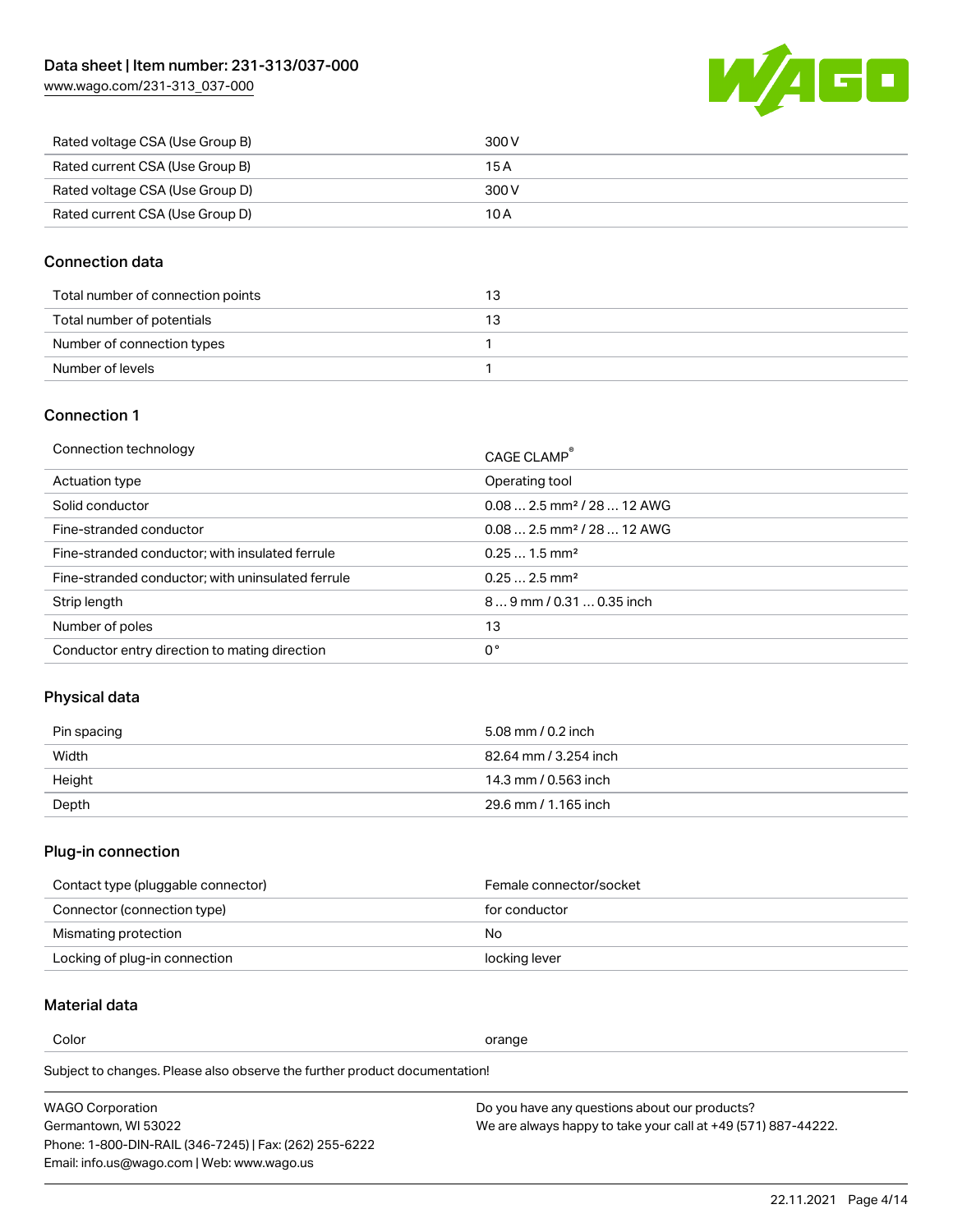[www.wago.com/231-313\\_037-000](http://www.wago.com/231-313_037-000)



| Material group              |                                   |
|-----------------------------|-----------------------------------|
| Insulation material         | Polyamide (PA66)                  |
| Flammability class per UL94 | V <sub>0</sub>                    |
| Clamping spring material    | Chrome nickel spring steel (CrNi) |
| Contact material            | Copper alloy                      |
| Contact plating             | tin-plated                        |
| Fire load                   | 0.376 MJ                          |
| Weight                      | 25.1 g                            |
|                             |                                   |

# Environmental requirements

| Limit temperature range | $-60+85 °C$ |  |
|-------------------------|-------------|--|
|-------------------------|-------------|--|

### Commercial data

| Product Group         | 3 (Multi Conn. System) |
|-----------------------|------------------------|
| PU (SPU)              | 25 Stück               |
| Packaging type        | box                    |
| Country of origin     | <b>DE</b>              |
| <b>GTIN</b>           | 4044918348829          |
| Customs tariff number | 8536694040             |

# Approvals / Certificates

#### Country specific Approvals

| Logo                  | Approval                                                                   | <b>Additional Approval Text</b> | Certificate<br>name |
|-----------------------|----------------------------------------------------------------------------|---------------------------------|---------------------|
|                       | CВ<br>DEKRA Certification B.V.                                             | IEC 61984                       | NL-39756            |
|                       | <b>CSA</b><br><b>DEKRA Certification B.V.</b>                              | C22.2                           | 1466354             |
| EMA                   | <b>KEMA/KEUR</b><br>DEKRA Certification B.V.                               | EN 61984                        | 2190761.01          |
| <b>Ship Approvals</b> |                                                                            |                                 |                     |
| Logo                  | Approval                                                                   | <b>Additional Approval Text</b> | Certificate<br>name |
|                       | <b>ABS</b>                                                                 |                                 | $19 -$              |
|                       | Subject to changes. Please also observe the further product documentation! |                                 |                     |

| <b>WAGO Corporation</b>                                | Do you have any questions about our products?                 |
|--------------------------------------------------------|---------------------------------------------------------------|
| Germantown, WI 53022                                   | We are always happy to take your call at +49 (571) 887-44222. |
| Phone: 1-800-DIN-RAIL (346-7245)   Fax: (262) 255-6222 |                                                               |
| Email: info.us@wago.com   Web: www.wago.us             |                                                               |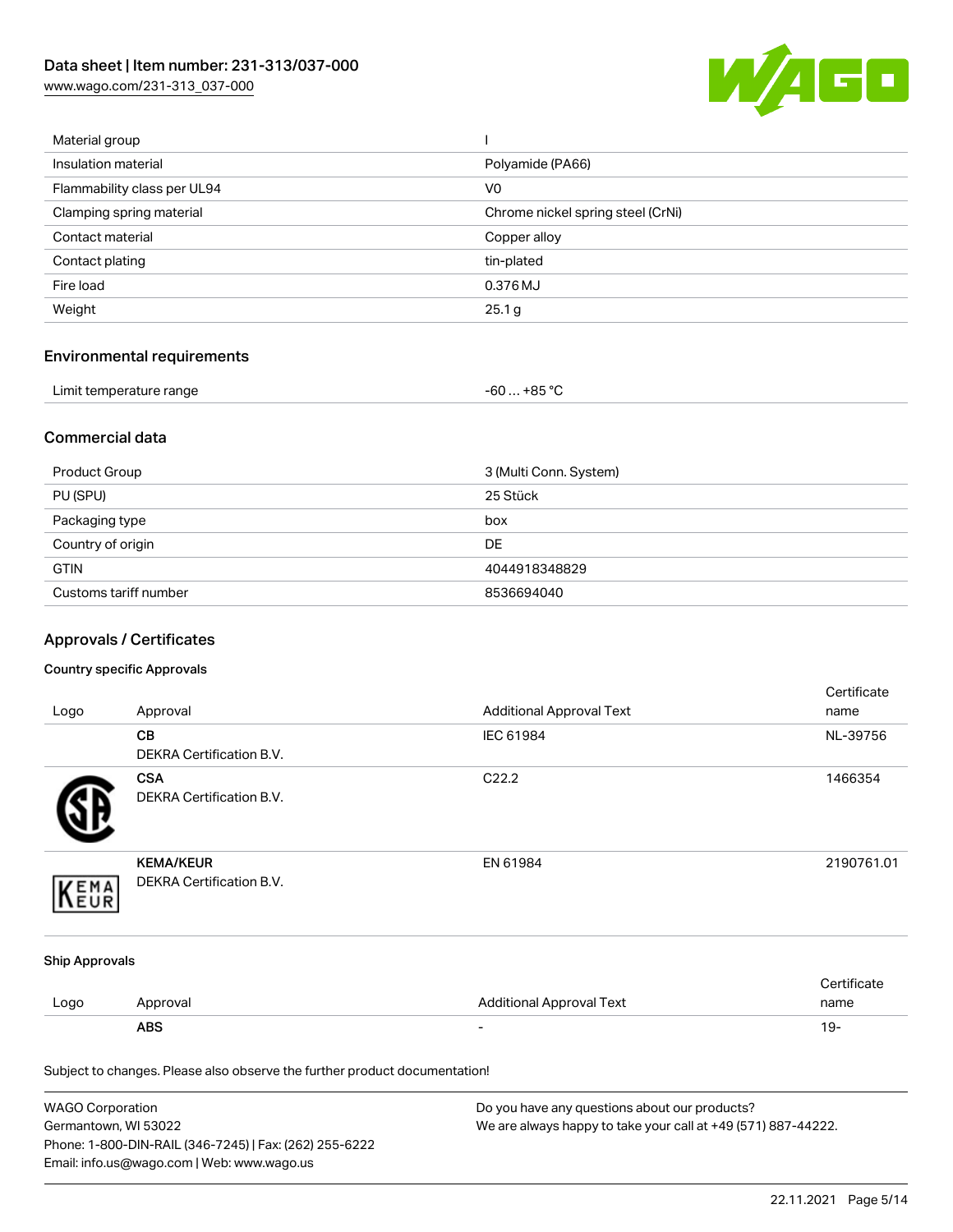

American Bureau of Shipping HG1869876-



PDA

| <b>UL-Approvals</b>        |                                                                                                                            |                                 |                              |
|----------------------------|----------------------------------------------------------------------------------------------------------------------------|---------------------------------|------------------------------|
|                            |                                                                                                                            |                                 | Certificate                  |
| Logo                       | Approval                                                                                                                   | <b>Additional Approval Text</b> | name                         |
|                            | UL<br>UL International Germany GmbH                                                                                        | <b>UL 1977</b>                  | E45171                       |
|                            | <b>UR</b><br>Underwriters Laboratories Inc.                                                                                | UL 1059                         | E45172                       |
| Counterpart                |                                                                                                                            |                                 |                              |
|                            | Item no.231-643<br>Male connector; 13-pole; Pin spacing 5.08 mm; orange                                                    |                                 | www.wago.com/231-643         |
|                            | Item no.231-543/001-000<br>Male header; 13-pole; THT; 1.0 x 1.0 mm solder pin; angled; pin spacing 5.08 mm; orange         |                                 | www.wago.com/231-543/001-000 |
|                            | Item no.231-343/001-000<br>Male header; 13-pole; THT; 1.0 x 1.0 mm solder pin; straight; pin spacing 5.08 mm; orange       |                                 | www.wago.com/231-343/001-000 |
| <b>Testing accessories</b> | <b>Optional accessories</b>                                                                                                |                                 |                              |
| Testing accessories        |                                                                                                                            |                                 |                              |
|                            | Item no.: 210-136<br>Test plug; 2 mm Ø; with 500 mm cable                                                                  |                                 | www.wago.com/210-136         |
|                            | Item no.: 231-661<br>Test plugs for female connectors; for 5 mm and 5.08 mm pin spacing; 2,50 mm <sup>2</sup> ; light gray |                                 | www.wago.com/231-661         |
| Insulations stops          |                                                                                                                            |                                 |                              |
| Insulation stop            |                                                                                                                            |                                 |                              |

Subject to changes. Please also observe the further product documentation!

WAGO Corporation Germantown, WI 53022 Phone: 1-800-DIN-RAIL (346-7245) | Fax: (262) 255-6222 Email: info.us@wago.com | Web: www.wago.us Do you have any questions about our products? We are always happy to take your call at +49 (571) 887-44222.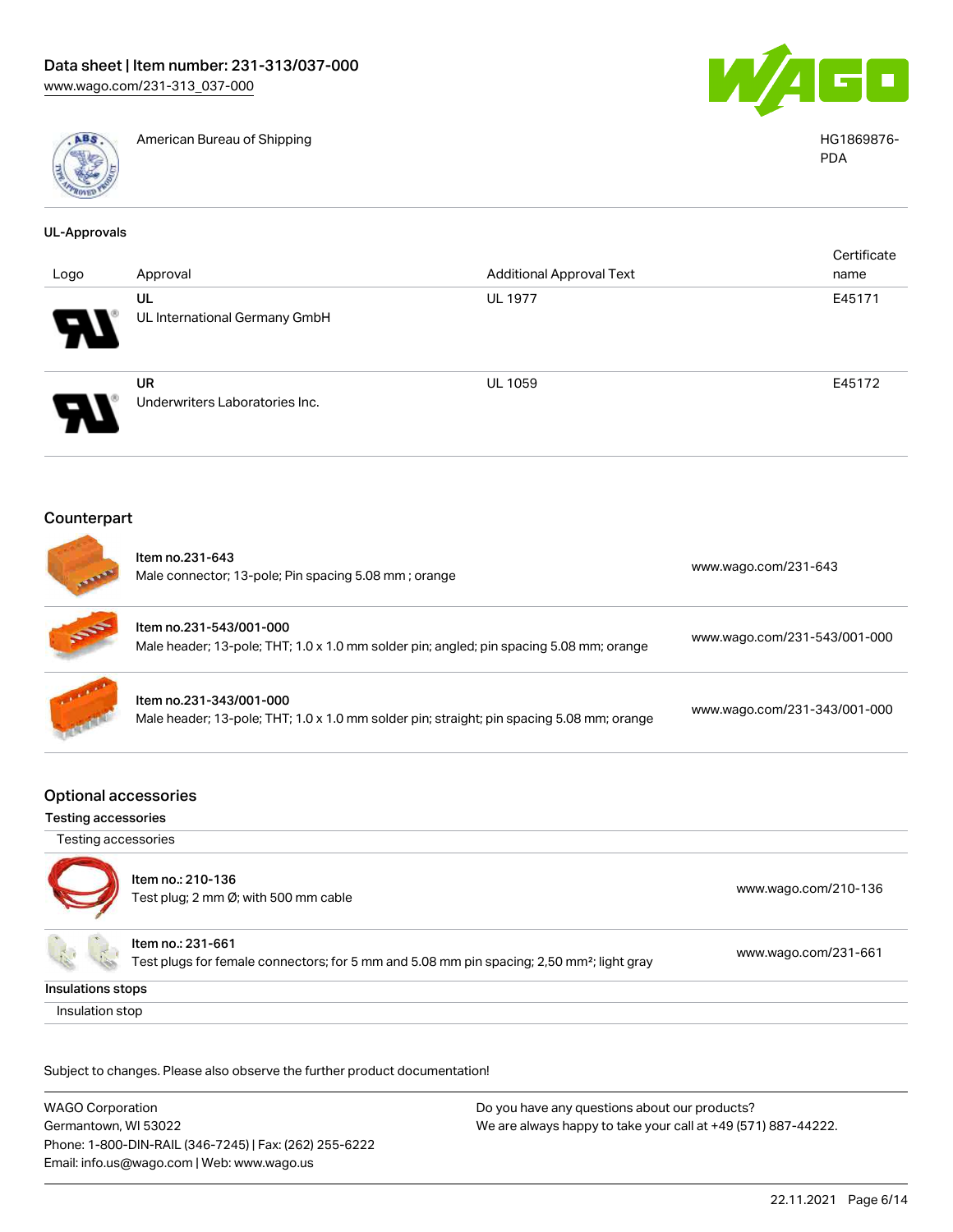[www.wago.com/231-313\\_037-000](http://www.wago.com/231-313_037-000)



**Cover** 

 $\overline{z}$ 

 $\tilde{\chi}$ 

Item no.: 231-672



[www.wago.com/231-672](http://www.wago.com/231-672) Insulation stop; 0.75 - 1 mm²; dark gray Item no.: 231-670 Insulation stop; 0.08-0.2 mm<sup>2</sup>/0.2 mm<sup>2</sup> "s"; white [www.wago.com/231-670](http://www.wago.com/231-670) www.wago.com/231-670 LEEEE Item no.: 231-671 Insulation stop; 0.25 - 0.5 mm²; light gray [www.wago.com/231-671](http://www.wago.com/231-671) www.wago.com/231-671 LEEEE Cover Item no.: 231-669 Lockout caps; for covering unused clamping units; orange [www.wago.com/231-669](http://www.wago.com/231-669) Ferrules Ferrule Item no.: 216-101 Ferrule; Sleeve for 0.5 mm² / AWG 22; uninsulated; electro-tin plated; silver-colored [www.wago.com/216-101](http://www.wago.com/216-101) Item no.: 216-104 Ferrule; Sleeve for 1.5 mm² / AWG 16; uninsulated; electro-tin plated; silver-colored [www.wago.com/216-104](http://www.wago.com/216-104) Item no.: 216-106 Ferrule; Sleeve for 2.5 mm² / AWG 14; uninsulated; electro-tin plated; silver-colored [www.wago.com/216-106](http://www.wago.com/216-106) Item no.: 216-102 Ferrule; Sleeve for 0.75 mm² / AWG 20; uninsulated; electro-tin plated; silver-colored [www.wago.com/216-102](http://www.wago.com/216-102) Item no.: 216-103 Ferrule; Sleeve for 1 mm² / AWG 18; uninsulated; electro-tin plated [www.wago.com/216-103](http://www.wago.com/216-103) Item no.: 216-123 Ferrule; Sleeve for 1 mm² / AWG 18; uninsulated; electro-tin plated; silver-colored [www.wago.com/216-123](http://www.wago.com/216-123) Item no.: 216-122 Ferrule; Sleeve for 0.75 mm² / AWG 20; uninsulated; electro-tin plated; silver-colored [www.wago.com/216-122](http://www.wago.com/216-122) Item no.: 216-124 Ferrule; Sleeve for 1.5 mm<sup>2</sup> / AWG 16; uninsulated; electro-tin plated [www.wago.com/216-124](http://www.wago.com/216-124) Item no.: 216-142 Ferrule; Sleeve for 0.75 mm² / 18 AWG; uninsulated; electro-tin plated; electrolytic copper; gastight [www.wago.com/216-142](http://www.wago.com/216-142) crimped; acc. to DIN 46228, Part 1/08.92 Item no.: 216-132 Ferrule; Sleeve for 0.34 mm² / AWG 24; uninsulated; electro-tin plated [www.wago.com/216-132](http://www.wago.com/216-132) Item no.: 216-121 [www.wago.com/216-121](http://www.wago.com/216-121)

Subject to changes. Please also observe the further product documentation!

WAGO Corporation Germantown, WI 53022 Phone: 1-800-DIN-RAIL (346-7245) | Fax: (262) 255-6222 Email: info.us@wago.com | Web: www.wago.us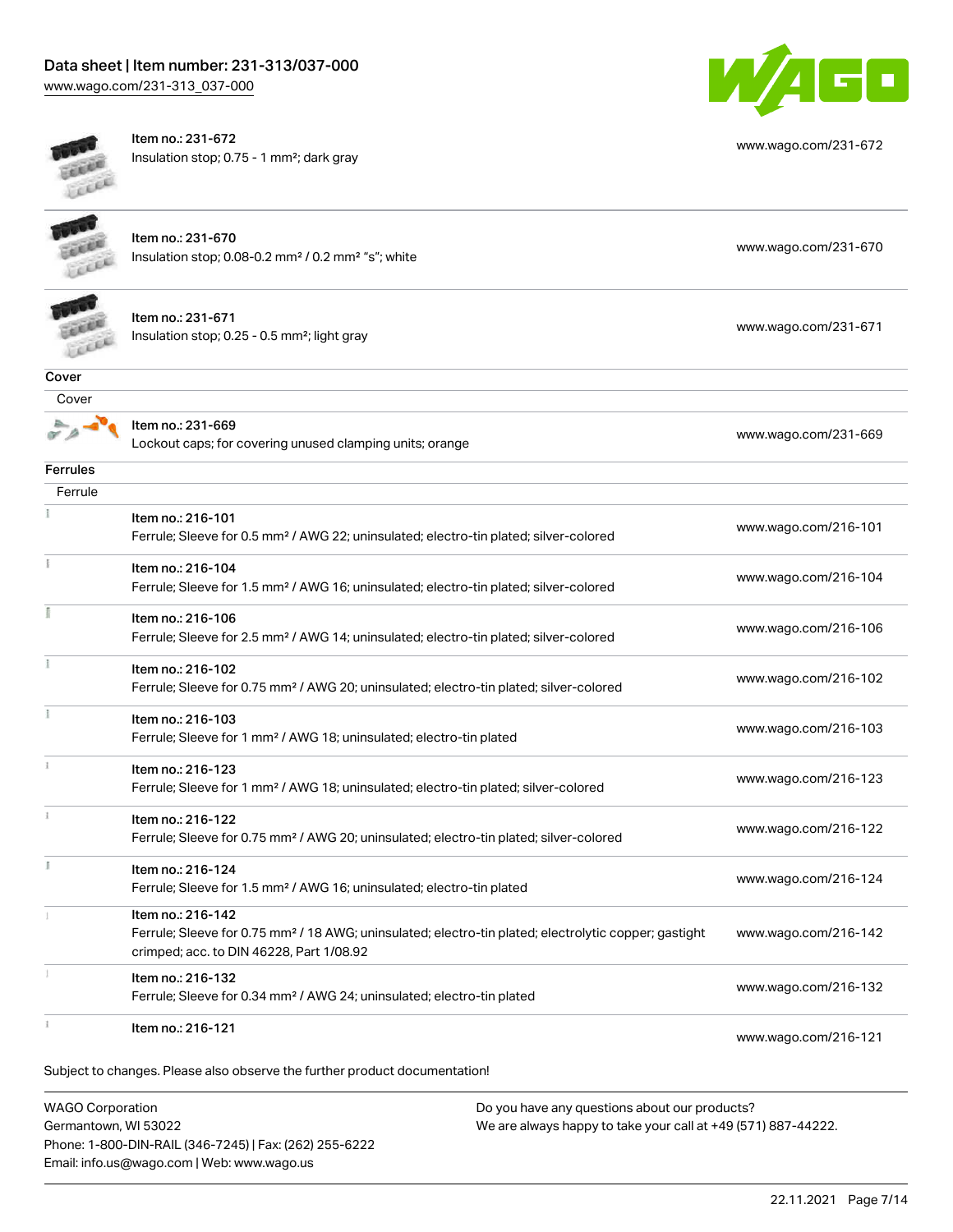[www.wago.com/231-313\\_037-000](http://www.wago.com/231-313_037-000)



| <b>WAGO Corporation</b><br>Do you have any questions about our products?                                                                                                                                |                      |
|---------------------------------------------------------------------------------------------------------------------------------------------------------------------------------------------------------|----------------------|
| Subject to changes. Please also observe the further product documentation!                                                                                                                              |                      |
| Item no.: 216-243<br>Ferrule; Sleeve for 1 mm <sup>2</sup> / AWG 18; insulated; electro-tin plated; electrolytic copper; gastight crimped; www.wago.com/216-243<br>acc. to DIN 46228, Part 4/09.90; red |                      |
| Item no.: 216-224<br>Ferrule; Sleeve for 1.5 mm <sup>2</sup> / AWG 16; insulated; electro-tin plated; black                                                                                             | www.wago.com/216-224 |
| Item no.: 216-221<br>Ferrule; Sleeve for 0.5 mm <sup>2</sup> / 20 AWG; insulated; electro-tin plated; white                                                                                             | www.wago.com/216-221 |
| Item no.: 216-222<br>Ferrule; Sleeve for 0.75 mm <sup>2</sup> / 18 AWG; insulated; electro-tin plated; gray                                                                                             | www.wago.com/216-222 |
| Item no.: 216-242<br>Ferrule; Sleeve for 0.75 mm <sup>2</sup> / 18 AWG; insulated; electro-tin plated; electrolytic copper; gastight<br>crimped; acc. to DIN 46228, Part 4/09.90; gray                  | www.wago.com/216-242 |
| Item no.: 216-241<br>Ferrule; Sleeve for 0.5 mm <sup>2</sup> / 20 AWG; insulated; electro-tin plated; electrolytic copper; gastight<br>crimped; acc. to DIN 46228, Part 4/09.90; white                  | www.wago.com/216-241 |
| Item no.: 216-223<br>Ferrule; Sleeve for 1 mm <sup>2</sup> / AWG 18; insulated; electro-tin plated; red                                                                                                 | www.wago.com/216-223 |
| Item no.: 216-201<br>Ferrule; Sleeve for 0.5 mm <sup>2</sup> / 20 AWG; insulated; electro-tin plated; white                                                                                             | www.wago.com/216-201 |
| Item no.: 216-144<br>Ferrule; Sleeve for 1.5 mm <sup>2</sup> / AWG 16; uninsulated; electro-tin plated; electrolytic copper; gastight<br>crimped; acc. to DIN 46228, Part 1/08.92; silver-colored       | www.wago.com/216-144 |
| Item no.: 216-204<br>Ferrule; Sleeve for 1.5 mm <sup>2</sup> / AWG 16; insulated; electro-tin plated; black                                                                                             | www.wago.com/216-204 |
| Item no.: 216-151<br>Ferrule; Sleeve for 0.25 mm <sup>2</sup> / AWG 24; uninsulated; electro-tin plated                                                                                                 | www.wago.com/216-151 |
| Item no.: 216-202<br>Ferrule; Sleeve for 0.75 mm <sup>2</sup> / 18 AWG; insulated; electro-tin plated; gray                                                                                             | www.wago.com/216-202 |
| Item no.: 216-203<br>Ferrule; Sleeve for 1 mm <sup>2</sup> / AWG 18; insulated; electro-tin plated; red                                                                                                 | www.wago.com/216-203 |
| Item no.: 216-152<br>Ferrule; Sleeve for 0.34 mm <sup>2</sup> / AWG 24; uninsulated; electro-tin plated                                                                                                 | www.wago.com/216-152 |
| Item no.: 216-141<br>Ferrule; Sleeve for 0.5 mm <sup>2</sup> / 20 AWG; uninsulated; electro-tin plated; electrolytic copper; gastight<br>crimped; acc. to DIN 46228, Part 1/08.92                       | www.wago.com/216-141 |
| Item no.: 216-131<br>Ferrule; Sleeve for 0.25 mm <sup>2</sup> / AWG 24; uninsulated; electro-tin plated; silver-colored                                                                                 | www.wago.com/216-131 |
| Item no.: 216-143<br>Ferrule; Sleeve for 1 mm <sup>2</sup> / AWG 18; uninsulated; electro-tin plated; electrolytic copper; gastight<br>crimped; acc. to DIN 46228, Part 1/08.92                         | www.wago.com/216-143 |
|                                                                                                                                                                                                         |                      |

Germantown, WI 53022 Phone: 1-800-DIN-RAIL (346-7245) | Fax: (262) 255-6222 Email: info.us@wago.com | Web: www.wago.us

We are always happy to take your call at +49 (571) 887-44222.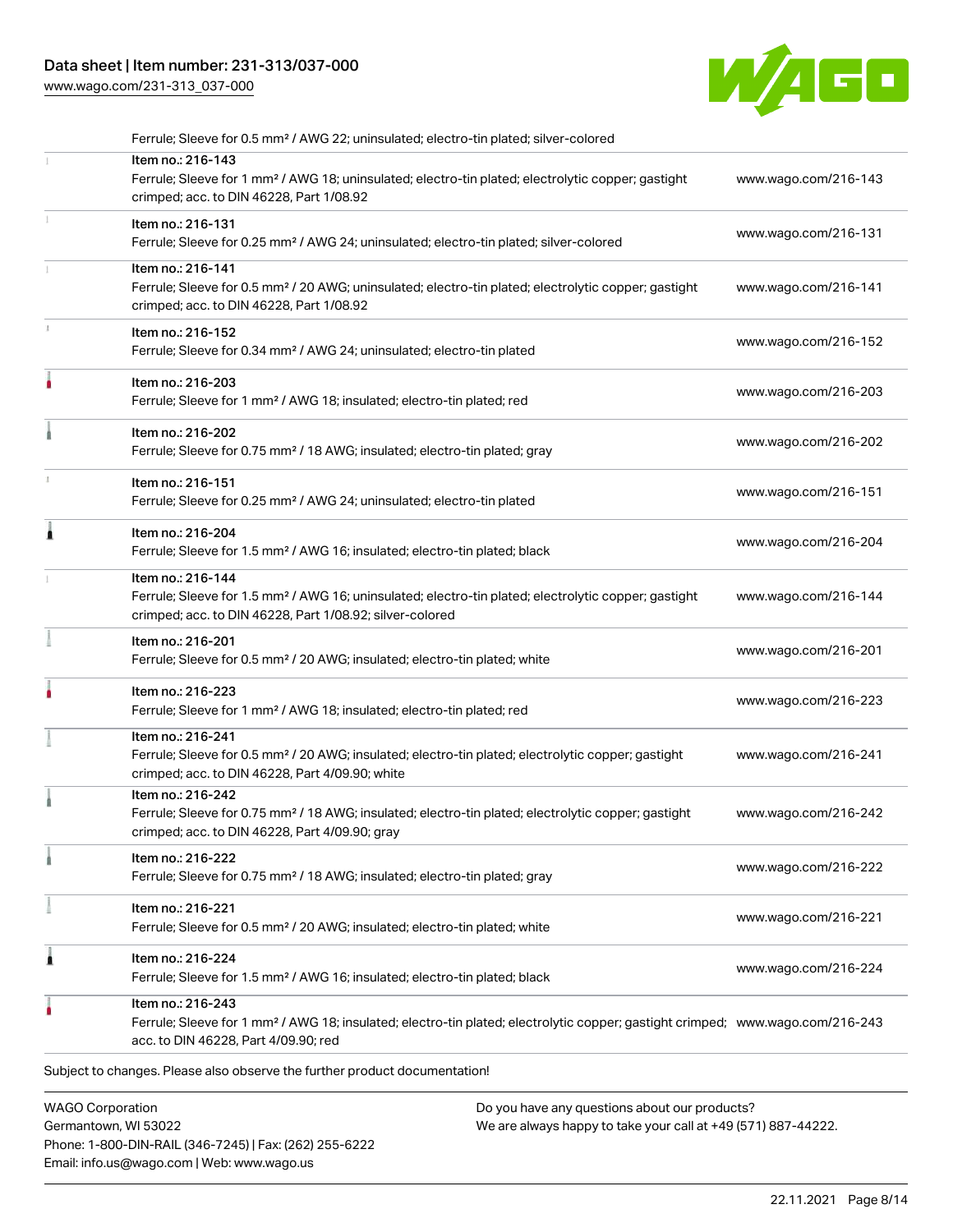[www.wago.com/231-313\\_037-000](http://www.wago.com/231-313_037-000)



|                | Item no.: 216-244<br>Ferrule; Sleeve for 1.5 mm <sup>2</sup> / AWG 16; insulated; electro-tin plated; electrolytic copper; gastight                                                                     | www.wago.com/216-244 |
|----------------|---------------------------------------------------------------------------------------------------------------------------------------------------------------------------------------------------------|----------------------|
|                | crimped; acc. to DIN 46228, Part 4/09.90; black                                                                                                                                                         |                      |
|                | Item no.: 216-263<br>Ferrule; Sleeve for 1 mm <sup>2</sup> / AWG 18; insulated; electro-tin plated; electrolytic copper; gastight crimped; www.wago.com/216-263<br>acc. to DIN 46228, Part 4/09.90; red |                      |
| 1              | Item no.: 216-264<br>Ferrule; Sleeve for 1.5 mm <sup>2</sup> / AWG 16; insulated; electro-tin plated; electrolytic copper; gastight<br>crimped; acc. to DIN 46228, Part 4/09.90; black                  | www.wago.com/216-264 |
| 1              | Item no.: 216-284<br>Ferrule; Sleeve for 1.5 mm <sup>2</sup> / AWG 16; insulated; electro-tin plated; electrolytic copper; gastight<br>crimped; acc. to DIN 46228, Part 4/09.90; black                  | www.wago.com/216-284 |
|                | Item no.: 216-262<br>Ferrule; Sleeve for 0.75 mm <sup>2</sup> / 18 AWG; insulated; electro-tin plated; electrolytic copper; gastight<br>crimped; acc. to DIN 46228, Part 4/09.90; gray                  | www.wago.com/216-262 |
|                | Item no.: 216-301<br>Ferrule; Sleeve for 0.25 mm <sup>2</sup> / AWG 24; insulated; electro-tin plated; yellow                                                                                           | www.wago.com/216-301 |
|                | Item no.: 216-321<br>Ferrule; Sleeve for 0.25 mm <sup>2</sup> / AWG 24; insulated; electro-tin plated; yellow                                                                                           | www.wago.com/216-321 |
|                | Item no.: 216-322<br>Ferrule; Sleeve for 0.34 mm <sup>2</sup> / 22 AWG; insulated; electro-tin plated; green                                                                                            | www.wago.com/216-322 |
|                | Item no.: 216-302<br>Ferrule; Sleeve for 0.34 mm <sup>2</sup> / 22 AWG; insulated; electro-tin plated; light turquoise                                                                                  | www.wago.com/216-302 |
| Jumpers        |                                                                                                                                                                                                         |                      |
| Jumper         |                                                                                                                                                                                                         |                      |
|                | Item no.: 231-905<br>Jumper; for conductor entry; 5-way; insulated; gray                                                                                                                                | www.wago.com/231-905 |
|                | Item no.: 231-903<br>Jumper; for conductor entry; 3-way; insulated; gray                                                                                                                                | www.wago.com/231-903 |
|                | Item no.: 231-907<br>Jumper; for conductor entry; 7-way; insulated; gray                                                                                                                                | www.wago.com/231-907 |
|                | Item no.: 231-910<br>Jumper; for conductor entry; 10-way; insulated; gray                                                                                                                               | www.wago.com/231-910 |
|                | ltem no.: 231-902<br>Jumper; for conductor entry; 2-way; insulated; gray                                                                                                                                | www.wago.com/231-902 |
| <b>Tools</b>   |                                                                                                                                                                                                         |                      |
| Operating tool |                                                                                                                                                                                                         |                      |
|                | Item no.: 209-130<br>Operating tool; suitable for 264, 280 and 281 Series; 1-way; of insulating material; white                                                                                         | www.wago.com/209-130 |
|                |                                                                                                                                                                                                         |                      |

Subject to changes. Please also observe the further product documentation!

WAGO Corporation Germantown, WI 53022 Phone: 1-800-DIN-RAIL (346-7245) | Fax: (262) 255-6222 Email: info.us@wago.com | Web: www.wago.us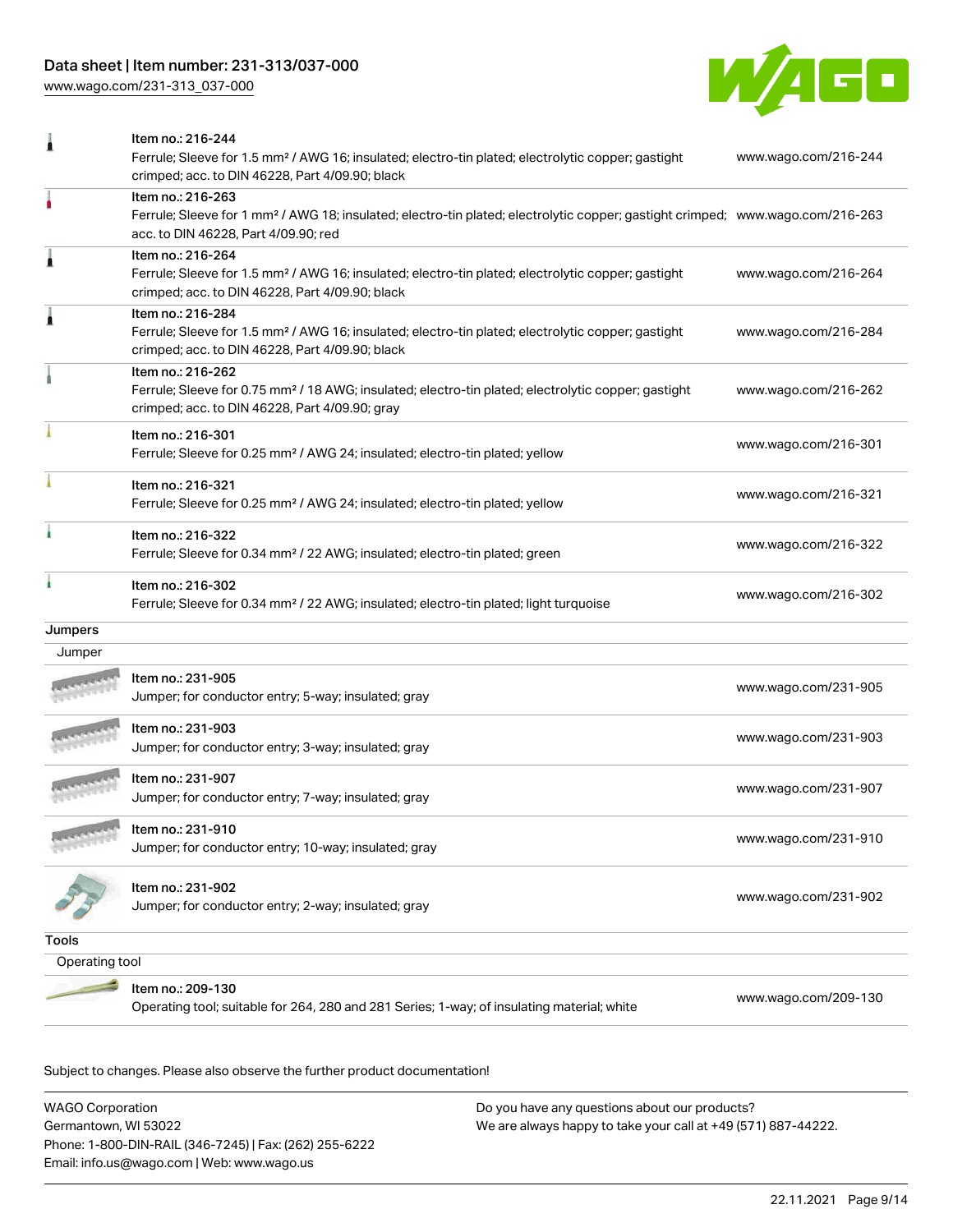[www.wago.com/231-313\\_037-000](http://www.wago.com/231-313_037-000)



|                     | Item no.: 209-132                                                                                                                                                  | www.wago.com/209-132             |
|---------------------|--------------------------------------------------------------------------------------------------------------------------------------------------------------------|----------------------------------|
|                     | Operating tool; for connecting comb-style jumper bar; 2-way; of insulating material                                                                                |                                  |
|                     | Item no.: 231-159                                                                                                                                                  | www.wago.com/231-159             |
|                     | Operating tool; natural                                                                                                                                            |                                  |
|                     | Item no.: 231-231                                                                                                                                                  | www.wago.com/231-231             |
|                     | Combination operating tool; red                                                                                                                                    |                                  |
|                     | Item no.: 231-131                                                                                                                                                  |                                  |
|                     | Operating tool; made of insulating material; 1-way; loose; white                                                                                                   | www.wago.com/231-131             |
|                     | Item no.: 231-291                                                                                                                                                  | www.wago.com/231-291             |
|                     | Operating tool; made of insulating material; 1-way; loose; red                                                                                                     |                                  |
|                     | Item no.: 280-432                                                                                                                                                  | www.wago.com/280-432             |
|                     | Operating tool; made of insulating material; 2-way; white                                                                                                          |                                  |
|                     | Item no.: 280-434                                                                                                                                                  | www.wago.com/280-434             |
|                     | Operating tool; made of insulating material; 4-way                                                                                                                 |                                  |
|                     | Item no.: 280-437                                                                                                                                                  | www.wago.com/280-437             |
|                     | Operating tool; made of insulating material; 7-way                                                                                                                 |                                  |
|                     | Item no.: 280-440                                                                                                                                                  | www.wago.com/280-440             |
|                     | Operating tool; made of insulating material; 10-way                                                                                                                |                                  |
|                     | Item no.: 280-435                                                                                                                                                  |                                  |
|                     | Operating tool; made of insulating material; 5-way; gray                                                                                                           | www.wago.com/280-435             |
|                     | Item no.: 280-436                                                                                                                                                  |                                  |
|                     | Operating tool; made of insulating material; 6-way                                                                                                                 | www.wago.com/280-436             |
|                     | Item no.: 280-438                                                                                                                                                  |                                  |
|                     | Operating tool; made of insulating material; 8-way                                                                                                                 | www.wago.com/280-438             |
|                     | Item no.: 280-433                                                                                                                                                  |                                  |
|                     | Operating tool; made of insulating material; 3-way                                                                                                                 | www.wago.com/280-433             |
| Marking accessories |                                                                                                                                                                    |                                  |
| Marking strip       |                                                                                                                                                                    |                                  |
|                     | Item no.: 210-331/508-103                                                                                                                                          |                                  |
|                     | Marking strips; as a DIN A4 sheet; MARKED; 1-12 (200x); Height of marker strip: 2.3 mm/0.091 in; Strip                                                             | www.wago.com/210-331<br>/508-103 |
|                     | length 182 mm; Horizontal marking; Self-adhesive; white                                                                                                            |                                  |
|                     | Item no.: 210-331/508-104                                                                                                                                          |                                  |
|                     | Marking strips; as a DIN A4 sheet; MARKED; 13-24 (200x); Height of marker strip: 2.3 mm/0.091 in; Strip<br>length 182 mm; Horizontal marking; Self-adhesive; white | www.wago.com/210-331<br>/508-104 |
|                     | Item no.: 210-332/508-202                                                                                                                                          |                                  |
|                     | Subject to changes. Please also observe the further product documentation!                                                                                         |                                  |
|                     |                                                                                                                                                                    |                                  |

WAGO Corporation Germantown, WI 53022 Phone: 1-800-DIN-RAIL (346-7245) | Fax: (262) 255-6222 Email: info.us@wago.com | Web: www.wago.us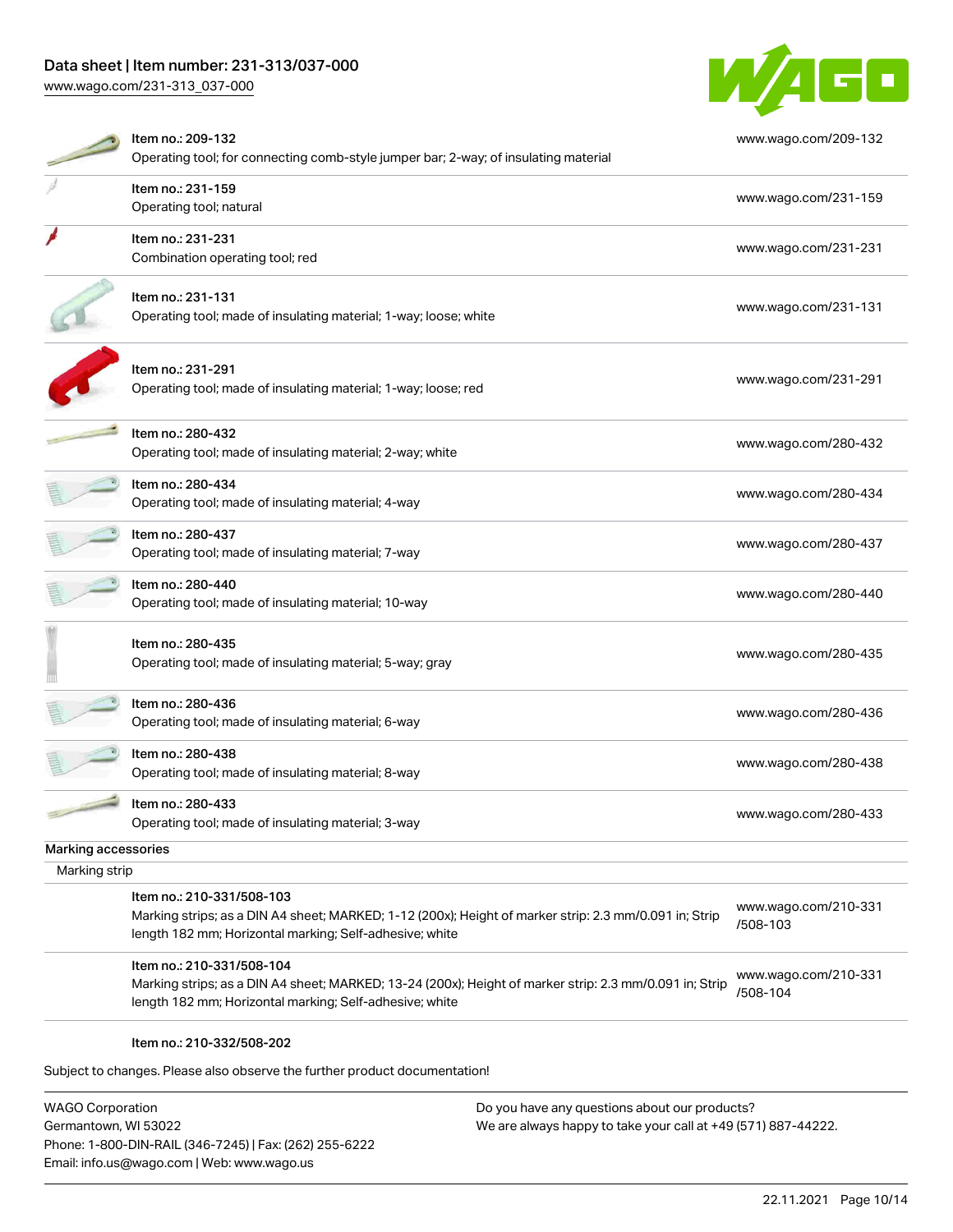

| Marking strips; as a DIN A4 sheet; MARKED; 1-16 (160x); Height of marker strip: 3 mm; Strip length 182 |       |
|--------------------------------------------------------------------------------------------------------|-------|
| mm; Horizontal marking; Self-adhesive; white                                                           | WWW.W |
|                                                                                                        |       |

wago.com/210-332 [/508-202](http://www.wago.com/210-332/508-202)

| Item no.: 210-332/508-204<br>Marking strips; as a DIN A4 sheet; MARKED; 17-32 (160x); Height of marker strip: 3 mm; Strip length<br>182 mm; Horizontal marking; Self-adhesive; white | www.wago.com/210-332<br>/508-204 |
|--------------------------------------------------------------------------------------------------------------------------------------------------------------------------------------|----------------------------------|
| Item no.: 210-332/508-206<br>Marking strips; as a DIN A4 sheet; MARKED; 33-48 (160x); Height of marker strip: 3 mm; Strip length<br>182 mm; Horizontal marking; Self-adhesive; white | www.wago.com/210-332<br>/508-206 |
| Item no.: 210-332/508-205<br>Marking strips; as a DIN A4 sheet; MARKED; 1-32 (80x); Height of marker strip: 3 mm; Strip length 182<br>mm; Horizontal marking; Self-adhesive; white   | www.wago.com/210-332<br>/508-205 |
|                                                                                                                                                                                      |                                  |

# **Downloads** Documentation

| <b>Additional Information</b> |            |               |          |
|-------------------------------|------------|---------------|----------|
| Technical explanations        | 2019 Apr 3 | pdf<br>2.0 MB | Download |
|                               |            |               |          |

### CAD files

CAD data

| 2D/3D Models 231-313/037-000      | URL | Download |
|-----------------------------------|-----|----------|
| CAE data                          |     |          |
| EPLAN Data Portal 231-313/037-000 | URL | Download |
| ZUKEN Portal 231-313/037-000      | URL | Download |
| EPLAN Data Portal 231-313/037-000 | URL | Download |
|                                   |     |          |

# Environmental Product Compliance

Compliance Search

| Environmental Product Compliance 231-313/037-000                                                                                                                      | URL | Download |
|-----------------------------------------------------------------------------------------------------------------------------------------------------------------------|-----|----------|
| 1-conductor female connector; CAGE CLAMP <sup>®</sup> ; 2.5 mm <sup>2</sup> ; Pin spacing 5.08 mm; 13-<br>pole; Lateral locking levers; 2,50 mm <sup>2</sup> ; orange |     |          |

Subject to changes. Please also observe the further product documentation!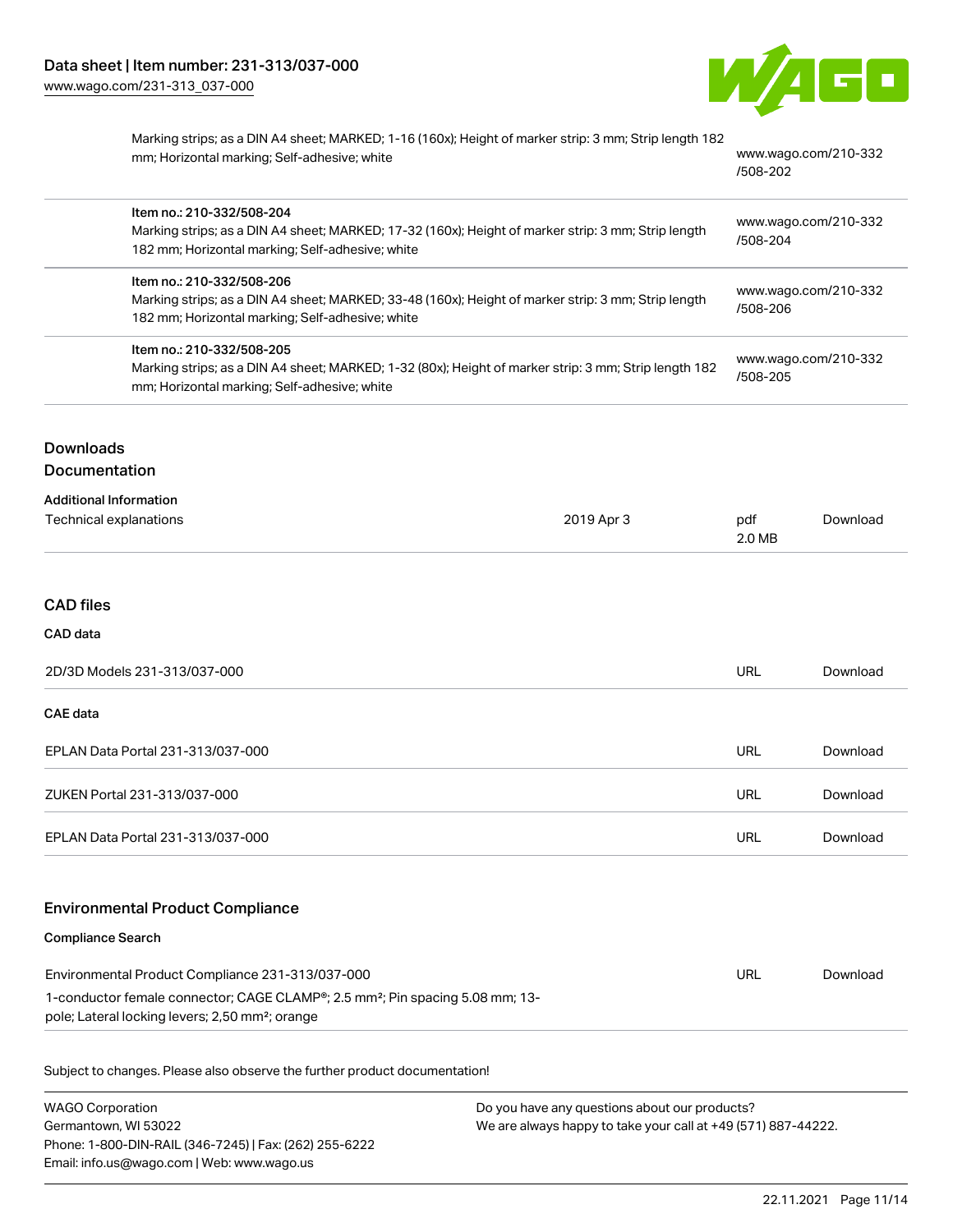

#### Installation Notes



Inserting a conductor via 3.5 mm screwdriver – CAGE CLAMP® actuation parallel to conductor entry.



Inserting a conductor via 3.5 mm screwdriver – CAGE CLAMP® actuation perpendicular to conductor entry.



Inserting a conductor into CAGE CLAMP® unit via operating lever (231-291).



Inserting a conductor via operating tool.



Coding a female connector by removing coding finger(s).

Subject to changes. Please also observe the further product documentation!

WAGO Corporation Germantown, WI 53022 Phone: 1-800-DIN-RAIL (346-7245) | Fax: (262) 255-6222 Email: info.us@wago.com | Web: www.wago.us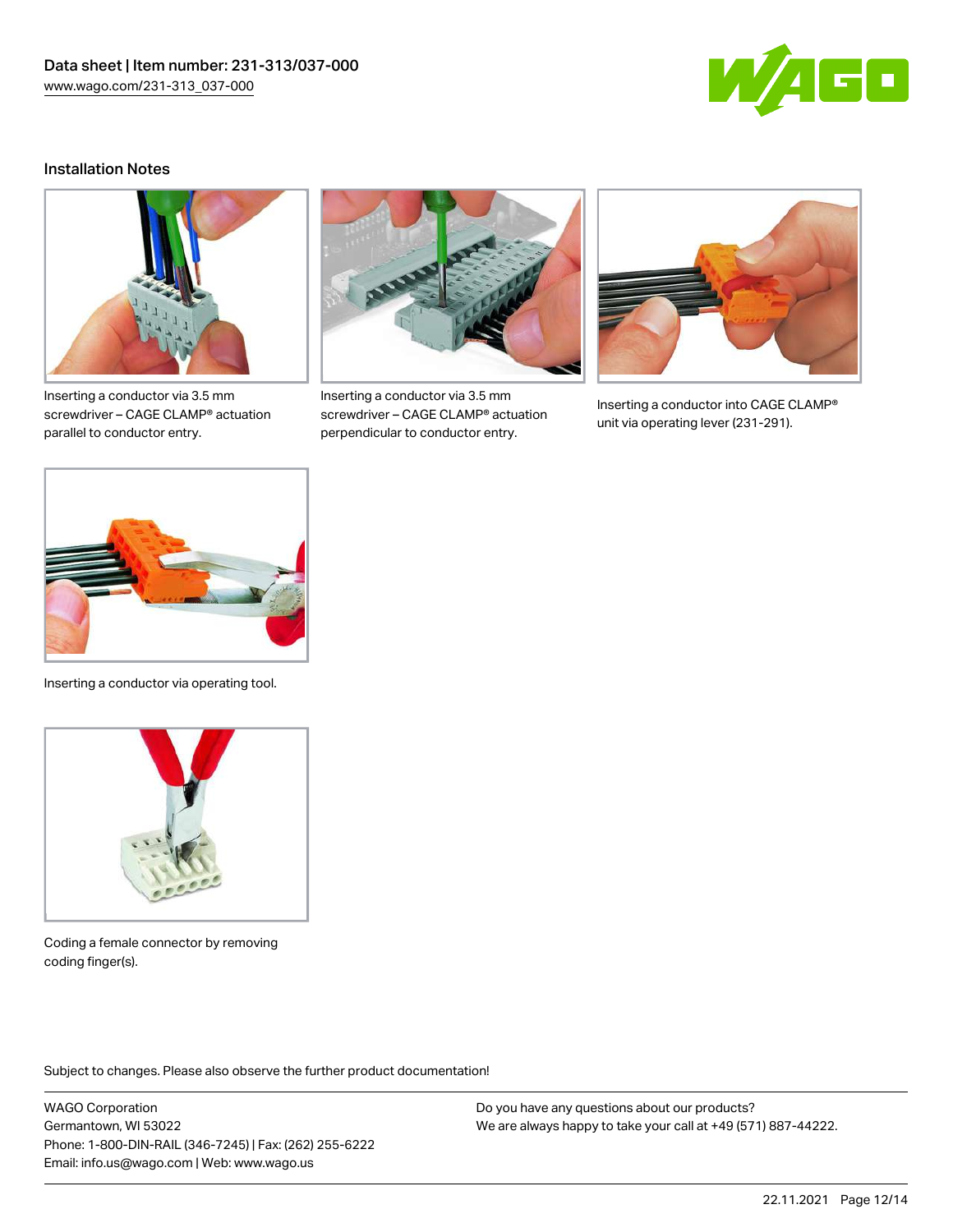



Testing – female connector with CAGE CLAMP®

Integrated test ports for testing perpendicular to conductor entry via 2 or 2.3 mm Ø test plug

Installation



Male connector with strain relief plate



Strain relief housing shown with a male connector equipped with CAGE CLAMP®

Marking

Subject to changes. Please also observe the further product documentation!

WAGO Corporation Germantown, WI 53022 Phone: 1-800-DIN-RAIL (346-7245) | Fax: (262) 255-6222 Email: info.us@wago.com | Web: www.wago.us